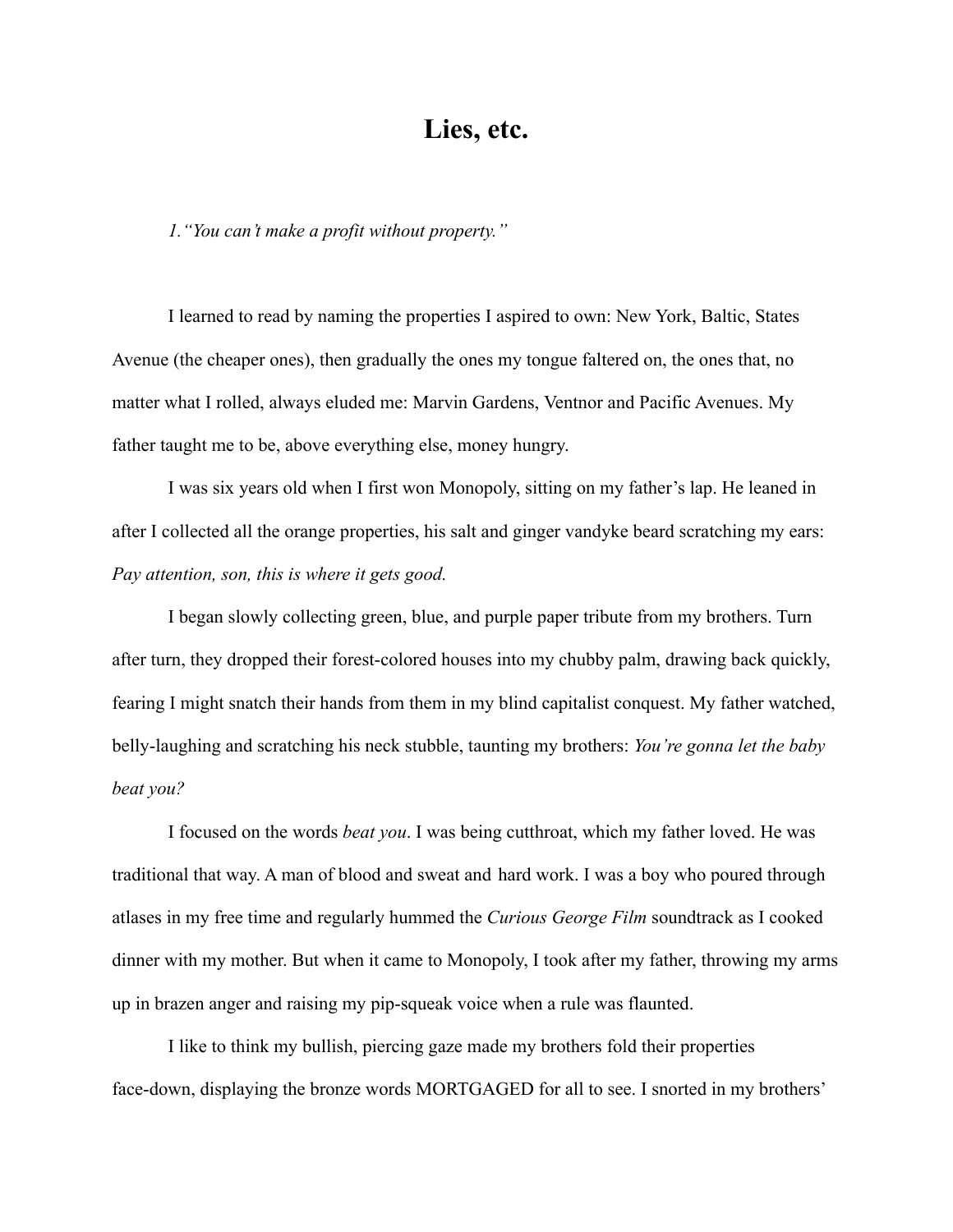face and flicked their pieces to the carpet when they offered get-out-of-jail-free-cards after an expensive visit to one of my sprawling, scenic, blood-red estates. The sports car, the top hat, the boot, the thimble, all met the same shameful fate by my finger.

Eight years later, my father had trouble refinancing his office park in southeast Charlotte. His office park wasn't anything spectacular: a few beige concrete buildings with black windows, cracked parking lots, and poorly-kept shrubbery. No brilliant hues of the miniature plastic hotels and houses I grew up with.

He was away from home for three weeks courting investors, treating them to authentic baklava in a diner called *The Landmark* (once visited by Guy Fieri himself), while my mother and I passed the days lumbering between our patio and our dock, taking cat naps and cutting through pontoon wakes, unaware my father was staring down men in blazers. Men aching to flick my father to the carpet.

He'd tear down the drywall on the second floor and make a bigger break room. He'd rid the air vents of dead squirrels. He offered to update the carpet, if they'd just let him play the game a little longer. But these men had heard it all before—the middle-aged father pleading, promising anything, in exchange for a little more time to turn the place around. These men did not come to wheel and deal, to let my father pass go.

\*\*\*

*2."Don't worry son, nothing's gonna change."*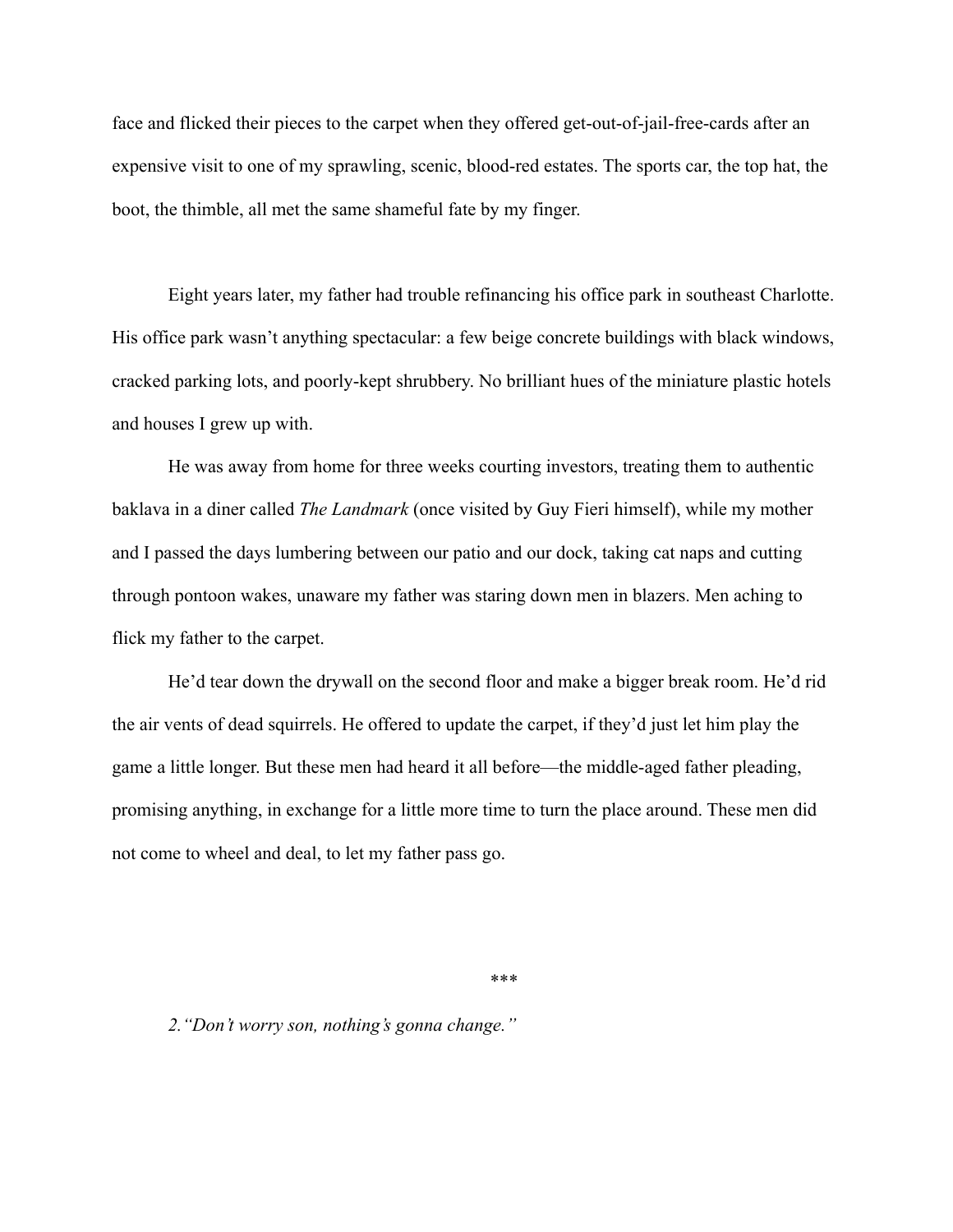After two or three months of my father failing to pay back the mortgage on our house, the bank foreclosed on the property and we moved to Salem, a town on the muddier side of the lake just south of the Duke Energy nuclear power plant. Our new backyard ended in a mulch cliff. It felt like a trap, like the jagged earth was rising from the frigid water to swallow me whole. Unlike my old backyard, there were no cool moss patches or freshly laid straw upon which I might lounge. The house appeared gaunt and narrow and short, like some poor Victorian child battling malaria. The smell of mildew clung to everything. Shirts, dogs, food. The oak trees drummed on my window at three AM (most likely summoning something), whereas the pines at my previous house respected my privacy. A painting hung across from my bed picturing a girl, arms draped over the balcony of a garden gazebo, remaining idle during the day and coming to life once I turned off the lights, hopping towards the edge of the frame, giggling from lily to lily. On numerous occasions I woke to the the oatmeal coat of my walls, the navy threads of my bedsheets, the arms and neck of the porcelain girl in the painting tinted green, as if some spirit forced soul-sucking night-vision goggles on me during my sleep as a reminder I was infringing upon an already ghost-occupied home. *At least rent's paid,* my father joked, glancing at me, then the girl in the painting, who did not laugh.

After a six month stint there, we moved again, leaving without a look back from our car seats*.* The new house was once owned by my grand-uncle, a man who worked for my father before he suffered a fatal stroke while chainsawing a tree in his backyard at midnight. If the house in Salem had a semblance of grace, our new house had no manners and never attempted to welcome us. It was located in Easley, between a MetroPCS and a closed Stop-A-Minit. Confederate memorabilia and University of Kentucky wall decals decorated the house, casting an aggressive blue about the place. Cockroaches walked among us and no matter how many my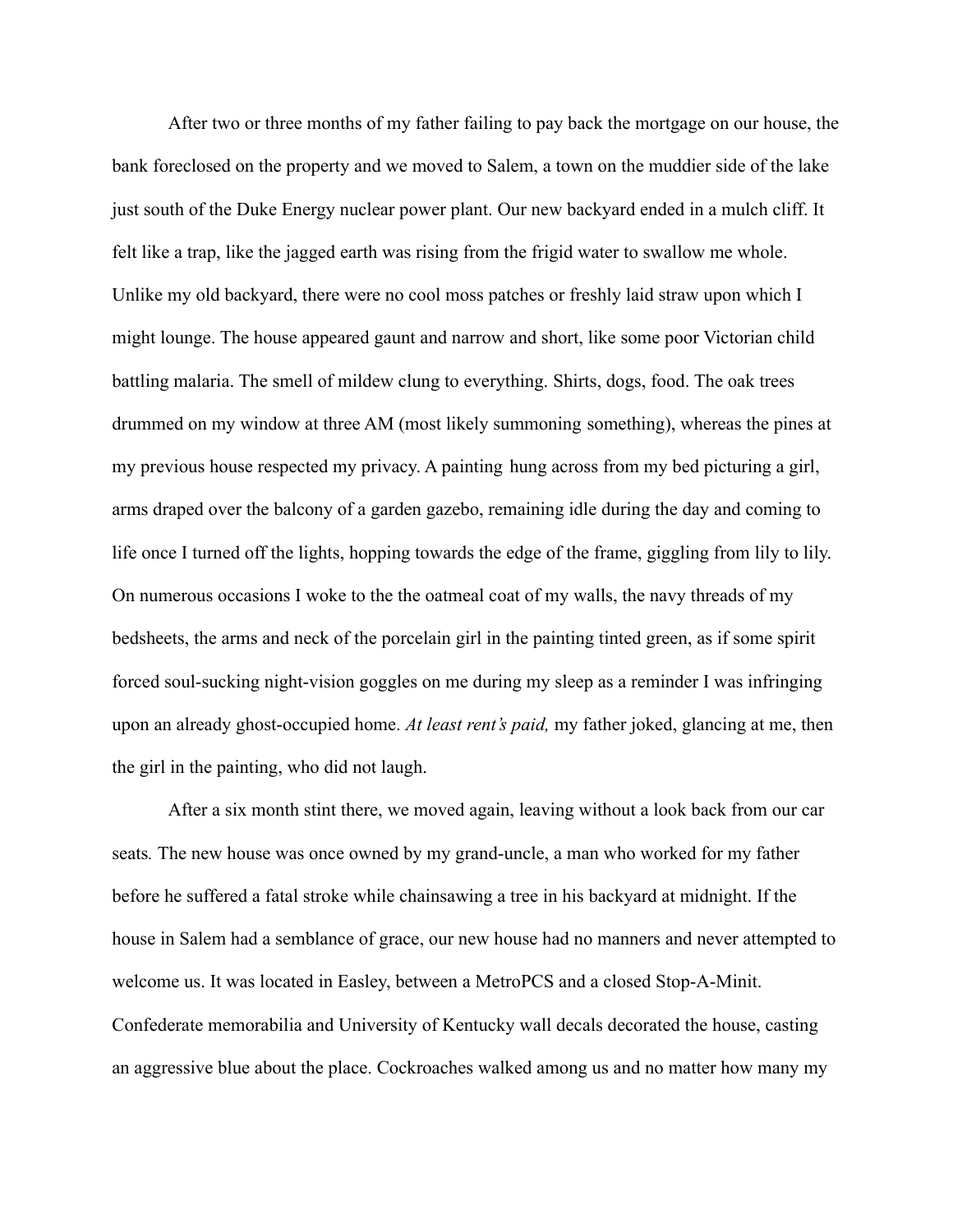dog and I squashed, squished, drew and quartered, they kept coming back. *What a great place to land,* my father said.

## *3. "I'll know more in the coming weeks."*

My father bought a plot of land near Boone before the recession, before he lost his job and started spending his days deceiving his children. He planned to build a house on that plot after my brothers and I graduated and went off to college. He constantly talked about the mountains. He loved imagining himself picking out blackberry jams from the markets on Poplar Grove during summer, trying on the finest plaid flannels from the Mast General Store during fall, spending his day simmering in a hot tub, drifting back and forth, during winter.

We visited the property every so often, my father tramping over holly shrubs, making sweeping motions with his hands, asking us to imagine the house, the glowing furnace with *real* wood, the patio where we'd play chess on lazy Sundays (and maybe smoke a cigar with him once we were old enough), the living room with the glass coffee table, perfect for a game of Monopoly. My brothers and I imagined the backyard, a forest that allowed us to pretend we were Dan'l Boone, raccoon cap pulled tight over our bowl cuts, pump-action pellet gun pressed to our chests.

My father never had a boss. He was always self-employed, always the one to huff coffee-breath down others' necks. At the age of twenty my father owned and operated his own business toting Atari gaming systems around Gainesville, Florida in the back of his white pickup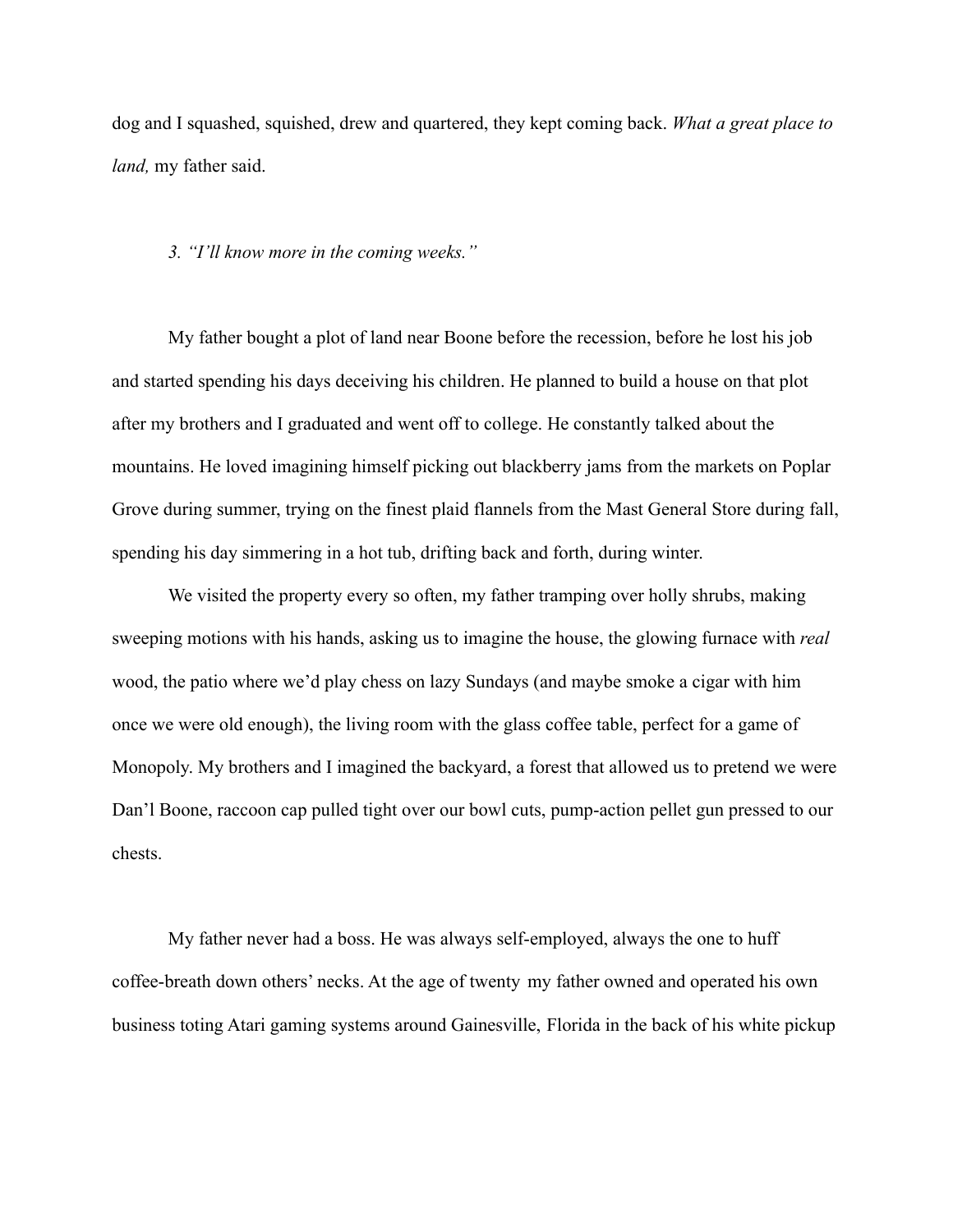for delivery to frat houses. By the time he reached thirty, he abandoned Pac-Man (for better or worse) in pursuit of small, molding office parks.

Once my father lost his office parks, he became certain the only way back to baklava and tailored blazers was to sell his mountain property. He refused to get a job. Working for somebody else was not an option. The money would come. He tried convincing us it'll all work itself out, it usually does. What "it" was, I'm still not entirely sure.

Meanwhile the boat and jet skis sold, the golf membership expired, and bills accumulated. The car was parked in the driveway one day, in a compound the next. Leftovers lasted us longer. Showers and electricity came and went. My father grew his hair out, sat on the couch and prayed more. I quit the track team, got a job scooping ice cream, hoping maybe he'd know more about the property, or whatever the hell "it" was, today, tomorrow. At least by the end of the month.

*\*\*\**

## *4. "I must've misplaced my watch."*

I heard my father sold his watch to pay for groceries the other day. *I'll check his wrist the next time I see him,* I thought. Maybe when he asks for a hug. Maybe when he reaches for one of his stemless wine glasses with the words "Cobalt Boats" stamped on the side. I'll let him open the fridge and point at the dark cherries (Great Value), the cottage cheese (Breakstone's, slightly more expensive, but worth every penny, according to my father), the bagels (Thomas, blueberry, on sale), and then I'll pop the question: *Where's your watch?* He'll slap his wrist (partly in an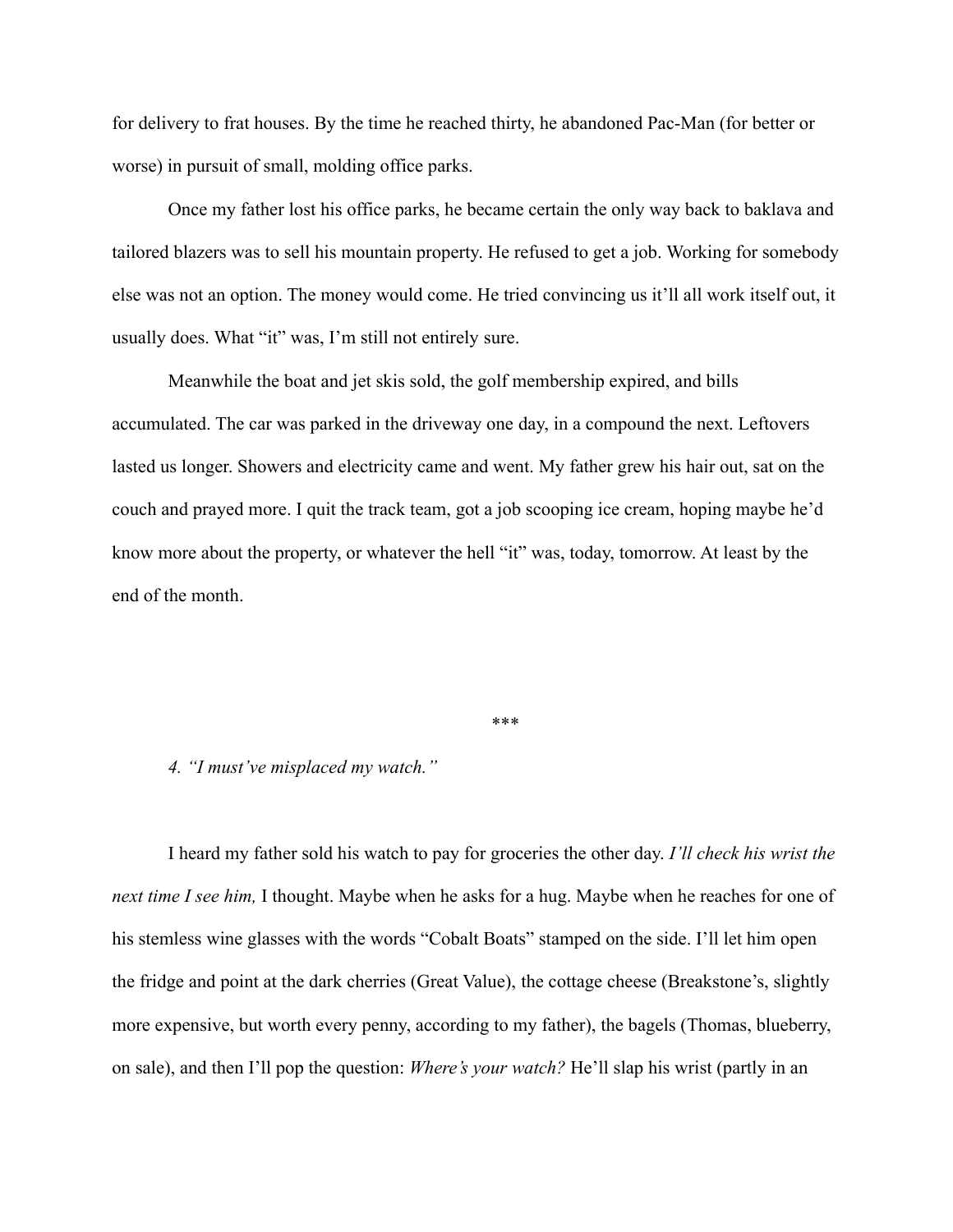attempt to pull the wool over my eyes and partly because he forgot he really *did* sell his watch). He'll walk around the kitchen and say *I must've misplaced my watch*.

Before the watch, my father sold his iPad, which, I'm told, got him a bag or two of green grapes (Sun World). I'm not sure what all he's sold, but the last time I visited my father, the walls seemed a little more bare, my father's closet appeared smaller, as if he were missing a pair or three of shoes, and my bookshelf bore half the books it used to. (Notably missing was my collection of Rick Roridan's work, including *Percy Jackson*, *The Heroes of Olympus*, and *The Kane Chronicles*, which I begged my father to buy me for my eleventh birthday).

*5."I'll be there."*

My grandfather's funeral was held in my grandparents' backyard. The day before the funeral I Windex-ed every window, picked spider webs and dead snails out of every screen door, power-washed every wooden porch, scrubbed every door and chair, and bleached every cooler in that damn house. (I was also in charge of setting up the tiki torches and arranging fold-out chairs in the driveway for the guests).

I heard my grandfather's buddies play taps the next day. I watched as my grandmother was presented with my grandfather's flag, folded in a triangle and stuck in a glass case. I shared the stories I knew of my grandfather: him evading Franco's fighter pilots in the Strait of Gibraltar; him throwing my mother into a bull shark infested river to fetch the grill that slid off his sailboat; and years later, him sitting on the couch, watching Fox News for hours. The time my grandfather picked me up from surgery when I was eight years old, because my father stayed